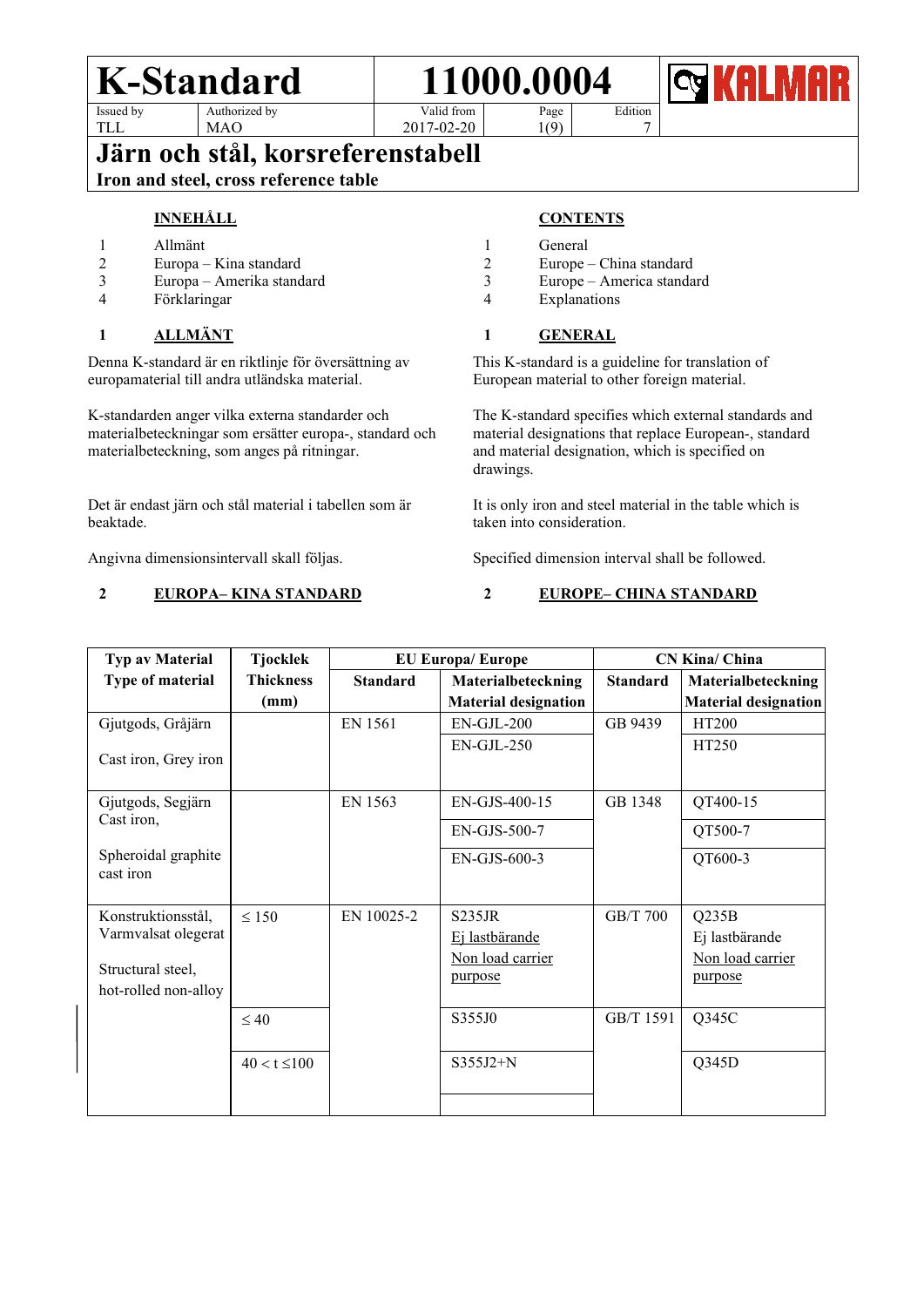**REX RELI**  $\blacksquare$ R M

TLL

MAO

Valid from 2017-02-20

Page 2(9) Edition 7

### **Järn och stål, korsreferenstabell**

| <b>Typ av Material</b>                     | <b>Tjocklek</b>   | <b>EU Europa/Europe</b> |                             | <b>CN Kina/ China</b> |                                           |
|--------------------------------------------|-------------------|-------------------------|-----------------------------|-----------------------|-------------------------------------------|
| Type of material                           | <b>Thickness</b>  | <b>Standard</b>         | Materialbeteckning          | <b>Standard</b>       | Materialbeteckning                        |
|                                            | (mm)              |                         | <b>Material designation</b> |                       | <b>Material designation</b>               |
| Konstruktionsstål,                         | $\leq 150$        | EN 10025-2              | S235JRC Opt.11              | <b>GB/T 700</b>       | Q235B                                     |
| varmvalsat olegerat                        |                   |                         | Ej lastbärande              |                       | Ej lastbärande                            |
| för bockning                               |                   |                         | Non load carrier            |                       | Non load carrier                          |
|                                            |                   |                         | purpose                     |                       | purpose                                   |
| Structural steel,<br>hot-rolled non-alloy  |                   |                         |                             |                       |                                           |
| for flanging                               | $\leq 40$         |                         | S355J0C Opt. 11             | GB/T 1591             | Q345C                                     |
|                                            | $40 < t \le 100$  |                         | S355J2C+N                   |                       | Q345D                                     |
|                                            |                   |                         |                             |                       |                                           |
| Konstruktionsstål,                         | $\leq 16$         | EN 10025-3              | S355N Opt 11a               | GB/T 1591             | Q345D                                     |
| normaliservalsade                          | För bockning      |                         |                             |                       |                                           |
| finkornstål                                | For flanging      |                         |                             |                       |                                           |
|                                            | $\leq 100$        |                         | S355N                       |                       | Q345D                                     |
| Structural steel,<br>normalized rolled     |                   |                         |                             |                       |                                           |
| weldable fine grain                        | $100 < t \le 150$ |                         | S355NL                      |                       | Q345E                                     |
|                                            |                   |                         |                             |                       |                                           |
| Konstruktionsstål                          | $\leq 100$        | EN 10025-4              | <b>S420M</b>                | GB/T 1591             | Q420D                                     |
| termomekaniskt                             |                   |                         |                             |                       |                                           |
| valsade stål                               |                   |                         |                             |                       |                                           |
| Structural steel,                          | $100 < t \le 150$ |                         | S420ML                      |                       | Q420E                                     |
| thermomechanical                           |                   |                         |                             |                       |                                           |
| rolled weldable fin                        |                   |                         |                             |                       |                                           |
| grain                                      |                   |                         |                             |                       |                                           |
| Höghållfast                                | $\leq 16$         | EN 10025-6              | S690Q Opt. 11a              | GB/T                  | Q690D                                     |
| konstruktionsstål,                         | För bockning      |                         |                             | 16270                 | Plate and wide flats                      |
| seghärdat,                                 | For flanging      |                         |                             |                       | with a nominal                            |
| varmvalsat                                 |                   |                         |                             |                       | thickness $\leq 16$ mm                    |
|                                            |                   |                         |                             |                       | shall be suitable for<br>flanging without |
| High yield strength<br>steel, quenched and |                   |                         |                             |                       | cracking                                  |
| tempered, hot rolled                       | $\leq 80$         |                         | S690Q                       |                       | Q690D                                     |
|                                            |                   |                         |                             |                       |                                           |
|                                            | $80 < t \le 150$  |                         | S690QL                      |                       | Q690E                                     |
|                                            |                   |                         |                             |                       |                                           |
| Kallvalsat stål för                        | $\leq$ 3          | EN 10130                | DC01Am                      | GB/T 5213             | $SC1 +$                                   |
| kallformning                               |                   |                         |                             |                       | Anoljade                                  |
| Cold-rolled steel for                      |                   |                         |                             |                       | Oiled condition                           |
| cold forming                               |                   |                         |                             |                       |                                           |
|                                            |                   |                         | DC04Am                      |                       | $SC3 +$<br>Anoljade                       |
|                                            |                   |                         |                             |                       | Oiled condition                           |
|                                            |                   |                         |                             |                       |                                           |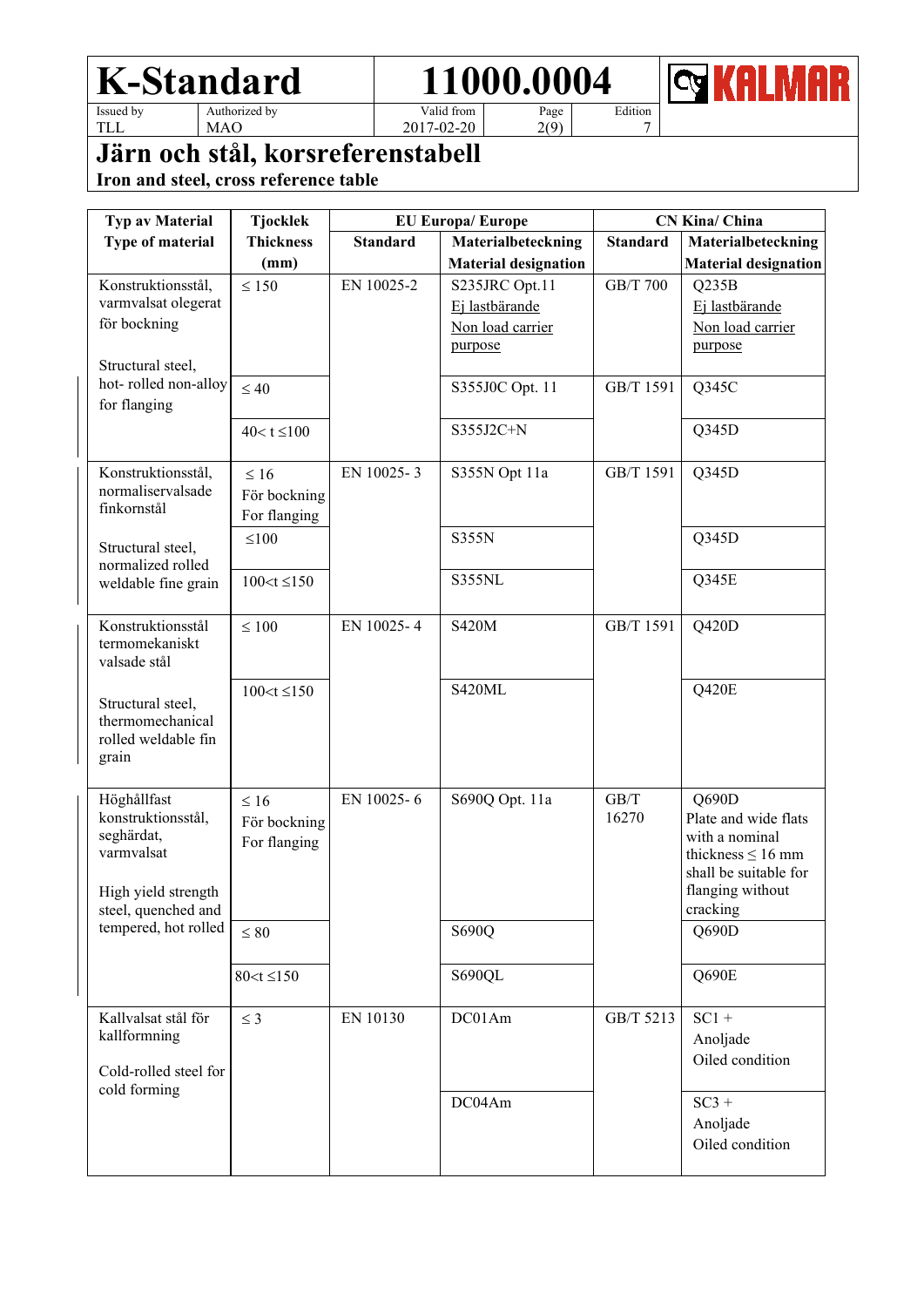Edition

**<b>REALMAR** 

TLL

MAO

Valid from 2017-02-20

Page 3(9)

7

## **Järn och stål, korsreferenstabell**

| <b>Typ av Material</b>                                                                | <b>Tjocklek</b>  | <b>EU Europa/Europe</b> |                                                            |                          | CN Kina/ China                                                                |  |
|---------------------------------------------------------------------------------------|------------------|-------------------------|------------------------------------------------------------|--------------------------|-------------------------------------------------------------------------------|--|
| Type of material                                                                      | <b>Thickness</b> | <b>Standard</b>         | Materialbeteckning                                         | <b>Standard</b>          | Materialbeteckning                                                            |  |
|                                                                                       | (mm)             |                         | <b>Material designation</b>                                |                          | <b>Material designation</b>                                                   |  |
| Höghållfasta<br>kallformningsstål<br>High yield strength<br>steel for cold<br>forming | $\leq 20$        | EN 10149 - 2            | S355MC Opt. 2, 5                                           | GB/T 1591                | Q345D                                                                         |  |
|                                                                                       |                  |                         |                                                            |                          |                                                                               |  |
| Olegerade<br>seghärdningsstål<br>Quenched and<br>tempered non-alloy<br>steel          | $d \leq 160$     | EN 10083 - 2            | $C45E+QT$<br>Ej lastbärande<br>Non load carrier<br>purpose | GB/T 699                 | $45+QTc$ )<br>(near at hand)<br>Ej lastbärande<br>Non load carrier<br>purpose |  |
| Legerade<br>seghärdningsstål                                                          |                  | EN 10083-3              | 25CrMoS4+QT<br>$+XX d$                                     | GB/T 3077                | 30CrMo+QT c)<br>$+XX d$                                                       |  |
| Quenched and<br>tempered alloy steel                                                  |                  |                         | 42CrMoS4+QT<br>$+XX d$                                     |                          | 42CrMo+QT c)<br>$+XX d$                                                       |  |
|                                                                                       |                  |                         | 34CrNiMo6+QT<br>$+XX d$                                    |                          | 40CrNiMoA+QT c)<br>$+XX d$                                                    |  |
| Sätthärdningsstål<br>Case hardened steels                                             |                  | EN 10084                | 20MnCr5                                                    | GB 3077                  | 20CrMnTi                                                                      |  |
|                                                                                       |                  |                         | 16NiCr4                                                    | $\overline{\phantom{a}}$ | $\overline{a}$                                                                |  |
|                                                                                       |                  |                         | 20NiCrMo2-2                                                | GB/T 3077                | 20NiCrMo                                                                      |  |
|                                                                                       |                  |                         | 17NiCrMo6-4                                                |                          | $\overline{a}$                                                                |  |
|                                                                                       |                  |                         | 18CrNiMo7-6                                                | GB/T 17107               | 17Cr2Ni2Mo                                                                    |  |
| Blanka stålprodukter<br>Bright steel products                                         |                  | EN 10277 - 3            | 11SMnPb30+C                                                | GB/T 8731                | $Y15Pb +$<br>Kalldragen<br>Cold drawn                                         |  |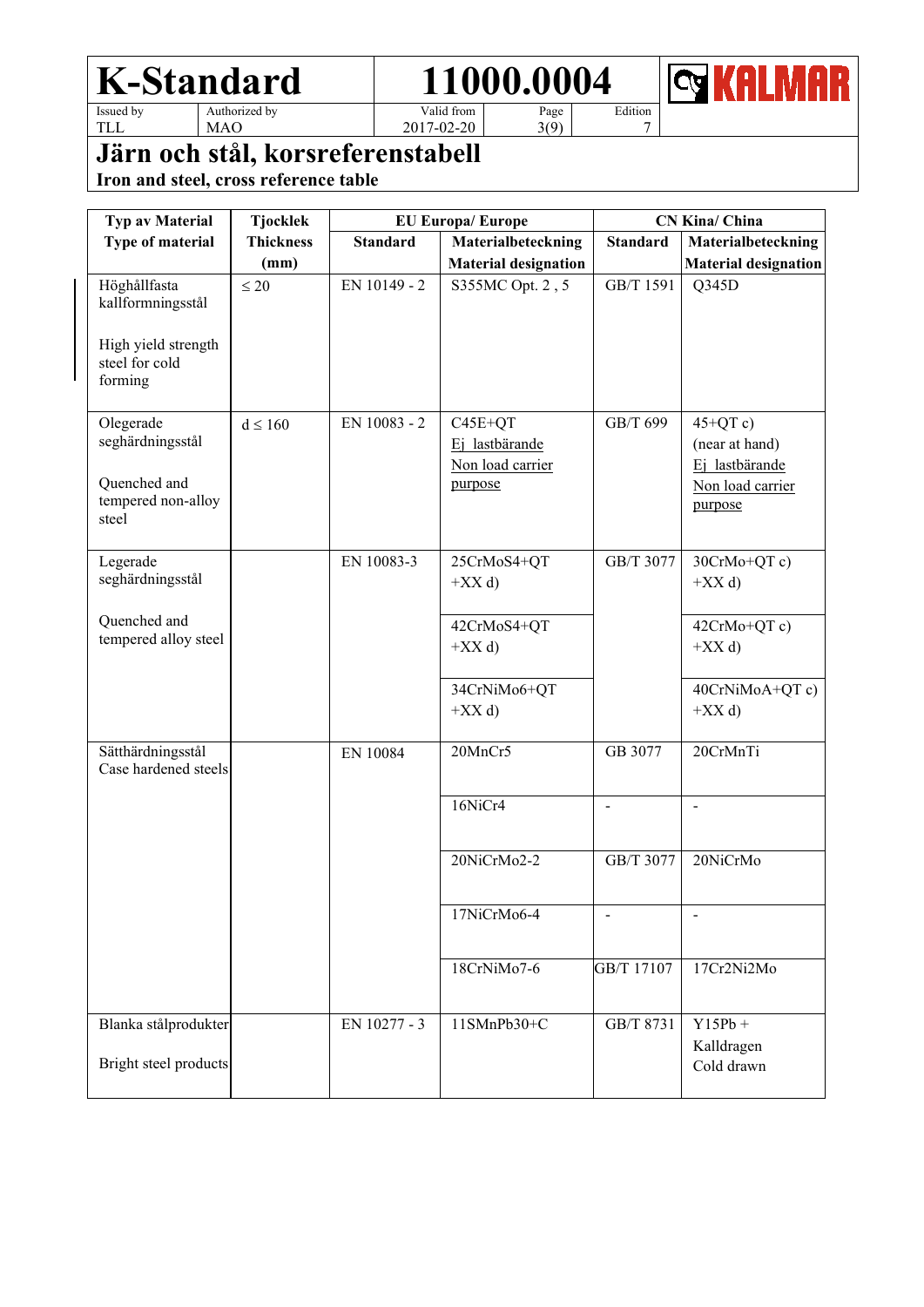

**Q** KALMAR

TLL

MAO

2017-02-20

Page 4(9) Edition 7

# **Järn och stål, korsreferenstabell**

| Typ av Material                                                                                        | <b>Tjocklek</b>                | <b>EU Europa/Europe</b> |                                             | <b>CN Kina/ China</b>                |                                                      |
|--------------------------------------------------------------------------------------------------------|--------------------------------|-------------------------|---------------------------------------------|--------------------------------------|------------------------------------------------------|
| Type of material                                                                                       | <b>Thickness</b>               | <b>Standard</b>         | Materialbeteckning                          | <b>Standard</b>                      | Materialbeteckning                                   |
|                                                                                                        | (mm)                           |                         | <b>Material designation</b>                 |                                      | <b>Material designation</b>                          |
| Varmbearbetade<br>Konstruktionsrör av<br>olegerat stål och                                             | $t \leq 10$                    | EN 10210 - 1            | S355J0H Opt. 1.2                            | GB/T 1591                            | $Q345C + CEV a$<br>$CEV \leq 0.45$                   |
| finkornsstål                                                                                           | $10 < t \leq 35$               |                         | S355J2H Opt. 1.2                            |                                      | $Q345D + CEV a$                                      |
| Hot finished<br>structural hollow<br>sections of                                                       | ----------<br>$35 < t \le 65$  |                         |                                             |                                      | $CEV \leq 0.45$<br>--------------<br>$Q390D + CEV a$ |
| non-alloy and fine<br>grain structural steel                                                           |                                |                         |                                             |                                      | $CEV \leq 0,47$                                      |
|                                                                                                        | $10 < t \leq 35$               |                         | S355NH Opt. 1.4                             |                                      | $Q345D + CEV a$<br>$CEV \leq 0,43$<br>-------------- |
|                                                                                                        | $35 < t \le 65$                |                         |                                             |                                      | $Q390D + CEV a$<br>$CEV \leq 0.45$                   |
| Kallformade<br>svetsade<br>konstruktionsrör av<br>olegerat stål och                                    | $t \leq 10$                    | EN 10219 - 1            | S355J0H Opt. 1.2                            | GB/T 1591                            | $Q345C + CEV a$<br>$CEV \leq 0.45$                   |
| finkornstål                                                                                            | $10 < t \leq 35$               |                         | S355J2H Opt. 1.2                            |                                      | $Q345D + CEV a$<br>$CEV \leq 0.45$                   |
| Cold formed welded<br>structural hollow<br>sections of non-alloy<br>and fine grain<br>structural steel | -----------<br>$35 < t \le 40$ |                         |                                             |                                      | $Q390D + CEV a$<br>$CEV \leq 0,47$                   |
|                                                                                                        | $10 < t \leq 35$               |                         | S355NH Opt. 1.4                             |                                      | $Q345D + CEV a$<br>$CEV \leq 0,43$                   |
|                                                                                                        | $35 < t \le 40$                |                         |                                             |                                      | $Q390D + CEV a$<br>$CEV \leq 0.45$                   |
| Olegerade stålrör för $t \le 6$<br>svetsning eller<br>gängning                                         |                                | EN 10255                | S195T<br>Ej lastbärande<br>Non load carrier | GB/T 699<br>GB/T 700                 | 20<br>Q235B                                          |
| Non-alloy steel<br>tubes suitable for<br>welding or threading                                          |                                |                         | purpose                                     |                                      | Ej lastbärande<br>Non load carrier<br>purpose        |
| Svetsade<br>precisionsstålrör<br>kalldragna                                                            |                                | EN 10305 - 3            | $E235+N$                                    | GB/T 699<br>------------<br>GB/T 700 | 20<br>---------<br>Q235B                             |
| Welded cold drawn<br>precision steel tubes                                                             |                                |                         |                                             |                                      |                                                      |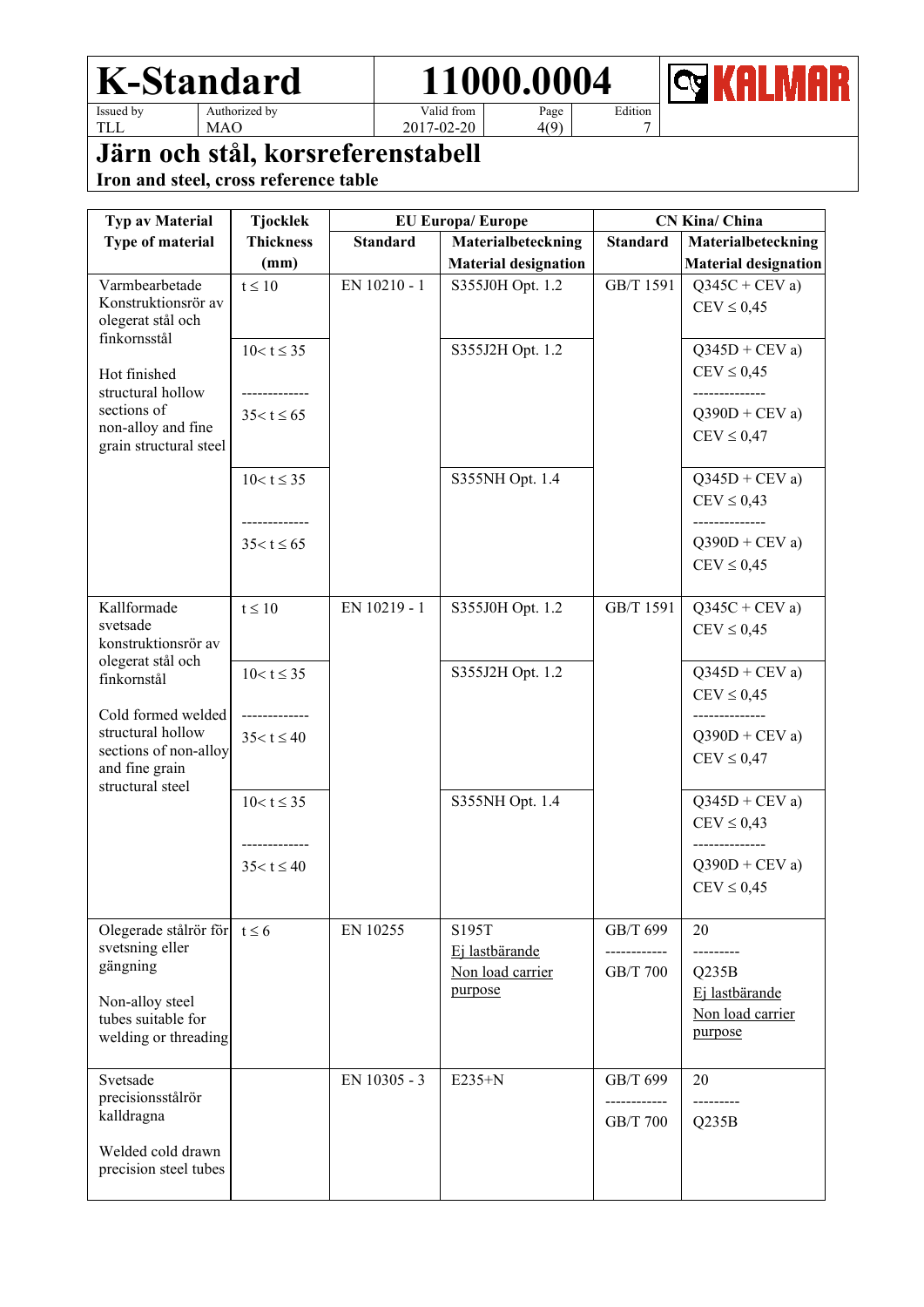

Edition 7



TLL

MAO

Valid from 2017-02-20

Page 5(9)

### **Järn och stål, korsreferenstabell**

| Typ av Material                   | <b>Tjocklek</b>  |                 | <b>EU Europa/Europe</b>     | <b>CN Kina/ China</b> |                             |  |
|-----------------------------------|------------------|-----------------|-----------------------------|-----------------------|-----------------------------|--|
| Type of material                  | <b>Thickness</b> | <b>Standard</b> | Materialbeteckning          | <b>Standard</b>       | Materialbeteckning          |  |
|                                   | (mm)             |                 | <b>Material designation</b> |                       | <b>Material designation</b> |  |
| Rostfritt stål, platta            |                  | EN 10088 - 2    | 1.4301                      | GB/T 3280             | 06Cr19Ni10                  |  |
| produkter                         |                  |                 |                             | GB/T 4237             |                             |  |
|                                   |                  |                 |                             |                       |                             |  |
| Stainless steel, flat<br>products |                  |                 |                             | Alt. Japan            | Alt. Japan                  |  |
|                                   |                  |                 |                             | JIS G                 | <b>SUS304</b>               |  |
|                                   |                  |                 |                             | 4303, 4305            |                             |  |
|                                   |                  |                 | 1.4307                      | GB/T 3280             | 00Cr19Ni10                  |  |
|                                   |                  |                 | 1.4306                      | GB/T 4237             |                             |  |
|                                   |                  |                 |                             |                       |                             |  |
|                                   |                  |                 |                             | Alt. Japan            | Alt. Japan                  |  |
|                                   |                  |                 |                             | JIS G                 | <b>SUS304L</b>              |  |
|                                   |                  |                 |                             | 4303, 4305            |                             |  |
| Rostfritt stål, långa             |                  | EN 10088 - 3    | 1.4301                      | GB/T 1220             | 06Cr19Ni10                  |  |
| produkter                         |                  |                 |                             |                       |                             |  |
| Stainless steel,                  |                  |                 |                             | Alt. Japan            | Alt. Japan                  |  |
| longitudinal                      |                  |                 |                             | JIS G                 | <b>SUS304</b>               |  |
| products                          |                  |                 |                             | 4303, 4318            |                             |  |
|                                   |                  |                 | 1.4307                      | GB/T 1220             | 00Cr19Ni10                  |  |
|                                   |                  |                 | 1.4306                      |                       |                             |  |
|                                   |                  |                 |                             | Alt. Japan            | Alt. Japan                  |  |
|                                   |                  |                 |                             | JIS G                 | <b>SUS304L</b>              |  |
|                                   |                  |                 |                             | 4303, 4318            |                             |  |
|                                   |                  |                 | 1.4305                      | GB/T 1220             | YCr18Ni9                    |  |
|                                   |                  |                 |                             | GB/T 4226             |                             |  |
|                                   |                  |                 |                             |                       |                             |  |
|                                   |                  |                 |                             | Alt. Japan            | Alt. Japan                  |  |
|                                   |                  |                 |                             | JIS G                 | <b>SUS303</b>               |  |
|                                   |                  |                 |                             | 4303, 4318            |                             |  |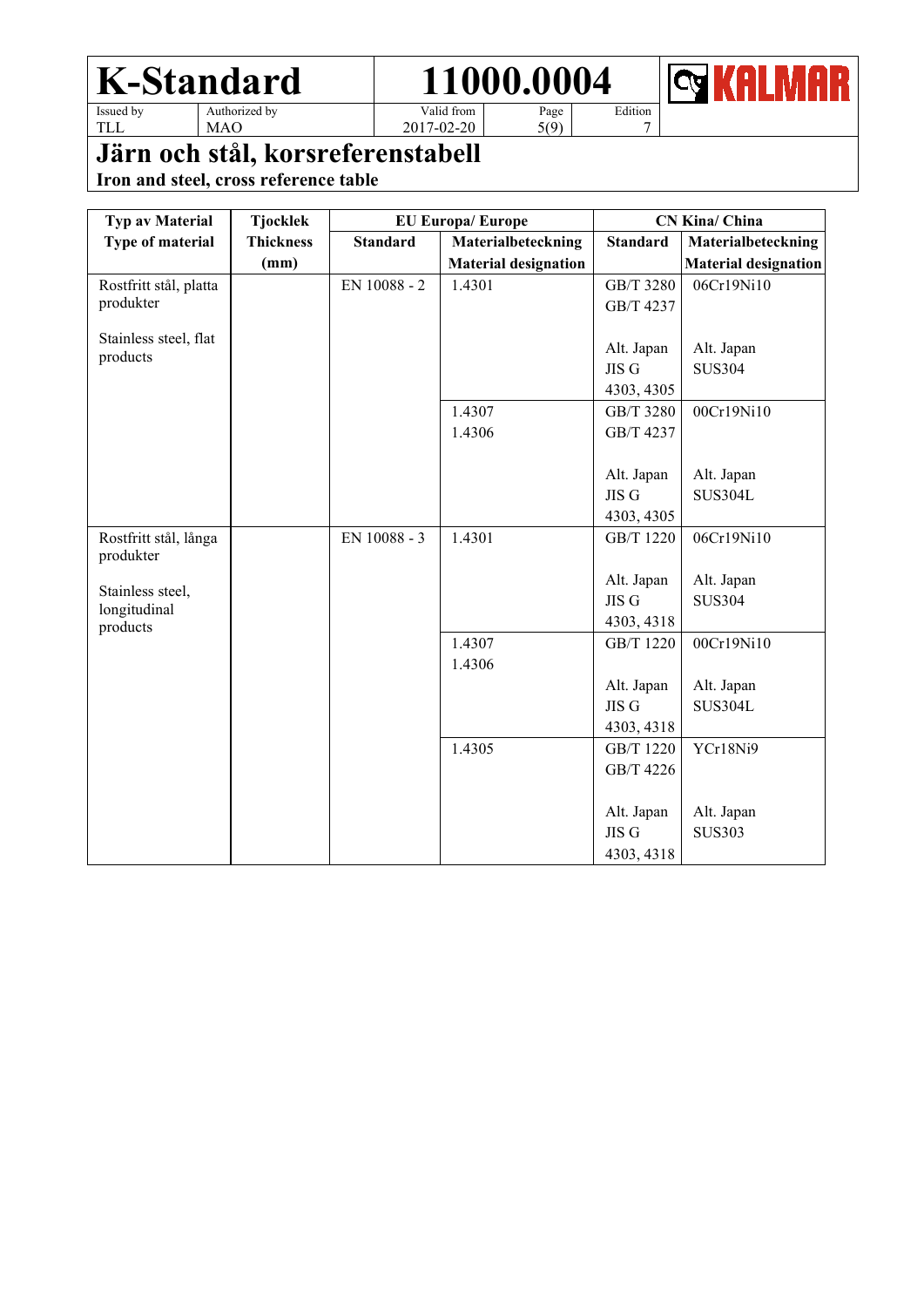TLL

MAO

Valid from 2017-02-20 Edition

7

KAI  $\overline{\mathbf{c}}$ R

Page  $6(9)$ 

**Järn och stål, korsreferenstabell**

**Iron and steel, cross reference table**

#### **3 EUROPA – AMERIKA STANDARD 3 EUROPE – AMERICA STANDARD**

| <b>Typ av Material</b>                                                                  | <b>Tjocklek</b>  | <b>EU Europa/Europe</b> |                                                                 |                      | <b>USA America</b>                                                                                                                         |  |
|-----------------------------------------------------------------------------------------|------------------|-------------------------|-----------------------------------------------------------------|----------------------|--------------------------------------------------------------------------------------------------------------------------------------------|--|
| Type of material                                                                        | <b>Thickness</b> | <b>Standard</b>         | Materialbeteckning                                              | <b>Standard</b>      | Materialbeteckning                                                                                                                         |  |
|                                                                                         | (mm)             |                         | <b>Material designation</b>                                     |                      | <b>Material designation</b>                                                                                                                |  |
| Gjutgods, Gråjärn                                                                       |                  | EN 1561                 | $EN-GJL-200$                                                    | <b>ASTM</b><br>A48   | 30B                                                                                                                                        |  |
| Cast iron, Grey iron                                                                    |                  |                         | $EN-GJL-250$                                                    |                      | 35B                                                                                                                                        |  |
| Gjutgods, Segjärn<br>Cast iron,                                                         |                  | EN 1563                 | EN-GJS-400-15                                                   | <b>ASTM</b><br>A536  | $60 - 40 - 18$                                                                                                                             |  |
| Spheroidal graphite                                                                     |                  |                         | EN-GJS-500-7                                                    |                      | $65 - 45 - 12$                                                                                                                             |  |
| cast iron                                                                               |                  |                         | EN-GJS-600-3                                                    |                      | 80-55-06                                                                                                                                   |  |
| Konstruktionsstål,<br>Varmvalsat olegerat<br>Structural steel,<br>hot-rolled, non-alloy | $\leq 150$       | EN 10025-2              | S235JR<br>Ej lastbärande<br>Non load carrier<br>purpose         | <b>ASTM</b><br>A36M  | A36M<br>Ej lastbärande<br>Non load carrier purpose                                                                                         |  |
|                                                                                         | $\leq 40$        |                         | S355J0                                                          | <b>ASTM</b><br>A572M | Grade 50<br>$+XX e$ + CEV a)<br>$XX = 27J/0$ °C<br>CEV ≤ 0,45 @ t ≤ 30<br>-----------------<br>$CEV \le 0,47$ (a) $t > 30$                 |  |
|                                                                                         | $40 < t \le 100$ |                         | S355J2+N                                                        | <b>ASTM</b><br>A572M | Grade 50<br>$+XX e$ + CEV a)<br>$XX = 27J/-20$ °C<br>CEV ≤ 0,45 @ t ≤ 30<br>----------------<br>CEV $\leq$ 0,47 $\omega$ t > 30            |  |
| Konstruktionsstål,<br>Varmvalsat, olegerat<br>för bockning<br>Structural steel,         | $\leq 150$       | EN 10025-2              | S235JRC Opt.11<br>Ej lastbärande<br>Non load carrier<br>purpose | <b>ASTM</b><br>A36M  | A36M<br>Ej lastbärande<br>Non load carrier purpose                                                                                         |  |
| hot-rolled, non-alloy<br>for flanging                                                   | $\leq 40$        |                         | S355J0C Opt. 11                                                 | <b>ASTM</b><br>A572M | Grade 50<br>$+XX e$ + CEV a)<br>$XX = 27J/0$ °C<br>$CEV \le 0,45$ @ t $\le 30$<br>----------------<br>$CEV \le 0,47$ ( <i>a</i> ) $t > 30$ |  |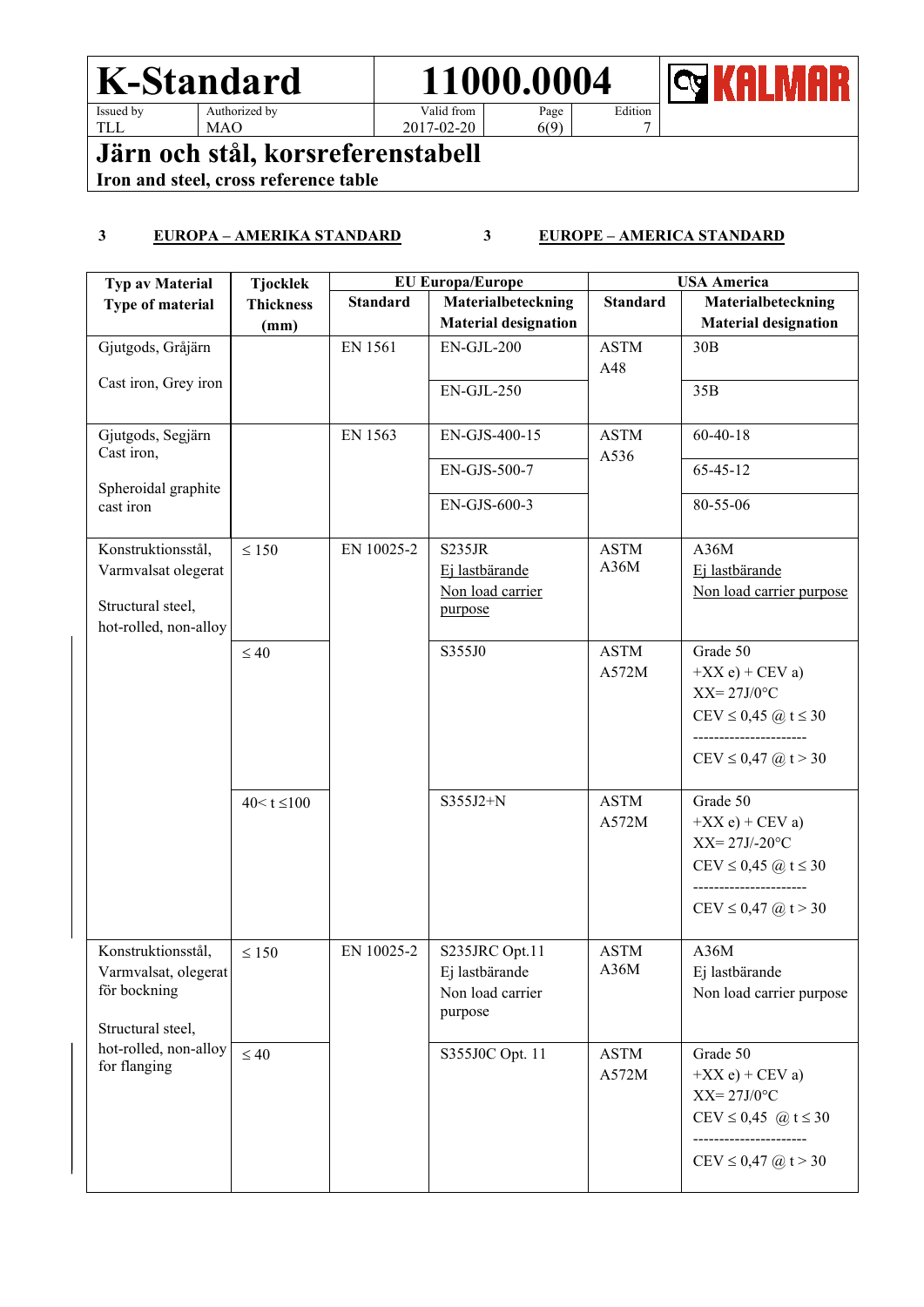**<b>REALMAR** 

TLL

MAO

Valid from 2017-02-20

Page 7(9)

Edition 7

### **Järn och stål, korsreferenstabell**

| Typ av Material                                                                                                          | <b>Tjocklek</b>                                         |                 | <b>EU Europa/Europe</b>                           |                      | <b>USA America</b>                                                                                                                                                                                                                                                                    |
|--------------------------------------------------------------------------------------------------------------------------|---------------------------------------------------------|-----------------|---------------------------------------------------|----------------------|---------------------------------------------------------------------------------------------------------------------------------------------------------------------------------------------------------------------------------------------------------------------------------------|
| Type of material                                                                                                         | <b>Thickness</b><br>(mm)                                | <b>Standard</b> | Materialbeteckning<br><b>Material designation</b> | <b>Standard</b>      | Materialbeteckning<br><b>Material designation</b>                                                                                                                                                                                                                                     |
| Konstruktionsstål,<br>varmvalsat, olegerat<br>för bockning<br>Structural steel,<br>hot-rolled, non-alloy<br>for flanging | $40 < t \le 100$                                        | EN 10025-2      | S355J2C+N Opt. 11                                 | <b>ASTM</b><br>A572M | Grade 50<br>$+XX e$ ) + CEV a)<br>$XX = 27J/-20$ °C<br>$CEV \le 0,45 \ (\hat{\omega}) \ t \le 30$<br>CEV $\leq$ 0,47 $\omega$ t > 30                                                                                                                                                  |
| Konstruktionsstål,<br>normaliservalsade<br>finkornstål<br>Structural steel,<br>normalized rolled<br>weldable fine grain  | $\leq 16$<br>För bockning<br>For flanging<br>$\leq 100$ | EN 10025-3      | S355N Opt. 11a<br>S355N                           | <b>ASTM</b><br>A633M | Grade C<br>$+XX e$ + CEV a)<br>$XX = 27J/-20$ °C<br>$CEV \leq 0,43$<br>Add. Requirement:<br>Flangeability,<br>2 times the nominal<br>thickness with the axis of<br>the bend in transverse<br>direction and 2,5 times<br>the nominal thickness in<br>longitudinal direction<br>Grade C |
|                                                                                                                          | $100 < t \le 150$                                       |                 | S355NL                                            |                      | $+XX e$ + CEV a)<br>$XX = 27J/-20$ °C<br>$CEV \le 0,43$ (a) $t \le 63$<br>CEV $\leq$ 0,45 @ t $>$ 63<br>Grade C<br>$+XX e$ + CEV a)<br>$XX = 27J/ -40°C$<br>$CEV \leq 0.45$<br>Tilläggskrav:<br>Add. Requirement:<br>$R_{eL}$ b) $100 < t \le 150$<br>$= 295$ N/mm <sup>2</sup>       |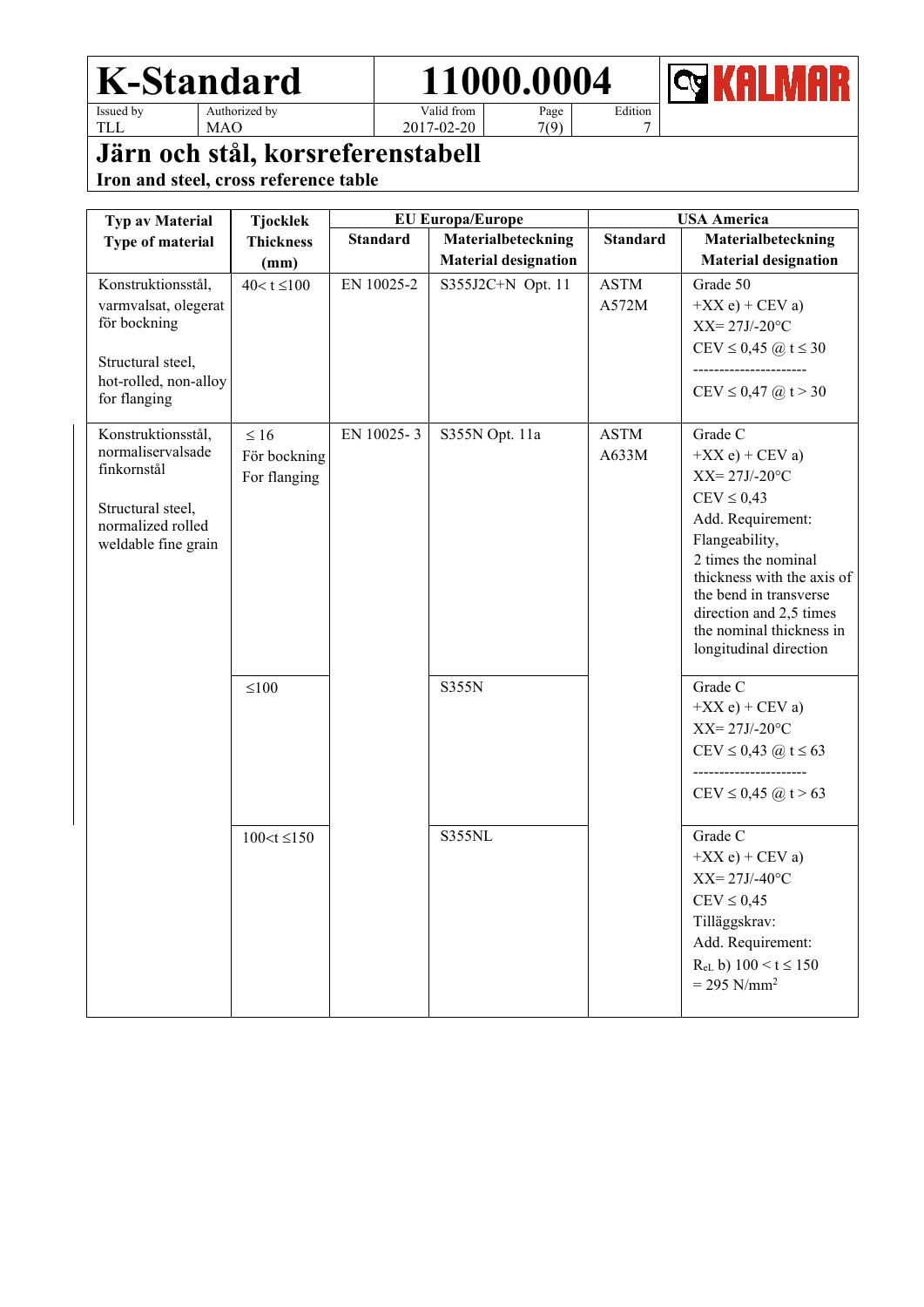



TLL

MAO

Valid from 2017-02-20

Page 8(9) Edition 7

### **Järn och stål, korsreferenstabell**

| <b>Typ av Material</b>                | <b>Tjocklek</b>   |                 | <b>EU Europa/Europe</b>     |                 | <b>USA America</b>                  |
|---------------------------------------|-------------------|-----------------|-----------------------------|-----------------|-------------------------------------|
| Type of material                      | <b>Thickness</b>  | <b>Standard</b> | Materialbeteckning          | <b>Standard</b> | Materialbeteckning                  |
|                                       | (mm)              |                 | <b>Material designation</b> |                 | <b>Material designation</b>         |
| Konstruktionsstål                     | $\leq 100$        | EN 10025 - 4    | <b>S420M</b>                | <b>ASTM</b>     | Grade 60                            |
| termomekaniskt                        |                   |                 |                             | A572M           | $+XX e$ ) + CEV a)                  |
| valsade stål                          |                   |                 |                             |                 | $XX = 27J/-20$ °C                   |
|                                       |                   |                 |                             |                 | CEV ≤ 0,43 @ t ≤ 16                 |
| Structural steel,<br>thermomechanical |                   |                 |                             |                 | ----------------                    |
| rolled weldable fin                   |                   |                 |                             |                 | CEV $\leq$ 0,45 @ 16 < t $\leq$ 40  |
| grain                                 |                   |                 |                             |                 |                                     |
|                                       |                   |                 |                             |                 | CEV ≤ 0,46 @ 40 < t ≤ 63            |
|                                       |                   |                 |                             |                 |                                     |
|                                       |                   |                 |                             |                 | CEV $\leq$ 0,46 @ 63 < t $\leq$ 100 |
|                                       |                   |                 |                             |                 | Tilläggskrav:                       |
|                                       |                   |                 |                             |                 | Add. Requirement:                   |
|                                       |                   |                 |                             |                 | $R_{eL}$ b) 32 < t $\leq 60$        |
|                                       |                   |                 |                             |                 | $=$ 390 N/mm <sup>2</sup>           |
|                                       |                   |                 |                             |                 | $R_{eL}$ b) 60 < t $\leq$ 95        |
|                                       |                   |                 |                             |                 | $= 370$ N/mm <sup>2</sup>           |
|                                       |                   |                 |                             |                 | $R_{eL}$ b) 95 < t $\leq$ 100       |
|                                       |                   |                 |                             |                 | $= 359$ N/mm <sup>2</sup>           |
|                                       | $100 < t \le 150$ |                 | S420ML                      |                 | Grade 60                            |
|                                       |                   |                 |                             |                 | $+XX e$ + CEV a)                    |
|                                       |                   |                 |                             |                 | $XX = 27J/ -40°C$                   |
|                                       |                   |                 |                             |                 | Samma krav ang CEV                  |
|                                       |                   |                 |                             |                 | samt tilläggskrav                   |
|                                       |                   |                 |                             |                 | Same req re CEV                     |
|                                       |                   |                 |                             |                 | and also Add Req                    |
| Höghållfasta                          | $t \leq 6$        | EN 10149-2      | S355MC Opt. 2               | <b>ASTM</b>     | Grade 50                            |
| kallformningsstål                     |                   |                 |                             | A656M           | $+$ CEV a)                          |
|                                       |                   |                 |                             |                 | $CEV \leq 0,45$                     |
| High yield strength<br>steel          |                   |                 |                             |                 |                                     |
| for cold forming                      |                   |                 |                             |                 |                                     |
|                                       |                   |                 |                             |                 |                                     |
| Höghållfasta                          | $6 < t \leq 20$   |                 | S355MC Opt. 2, 5            |                 | Grade 50                            |
| kallformningsstål                     |                   |                 |                             |                 | $+XX e$ + CEV a)                    |
|                                       |                   |                 |                             |                 | $XX = 27J/-20$ °C                   |
| High yield strength<br>steel          |                   |                 |                             |                 | $CEV \leq 0.45$                     |
| for cold forming                      |                   |                 |                             |                 |                                     |
|                                       |                   |                 |                             |                 |                                     |